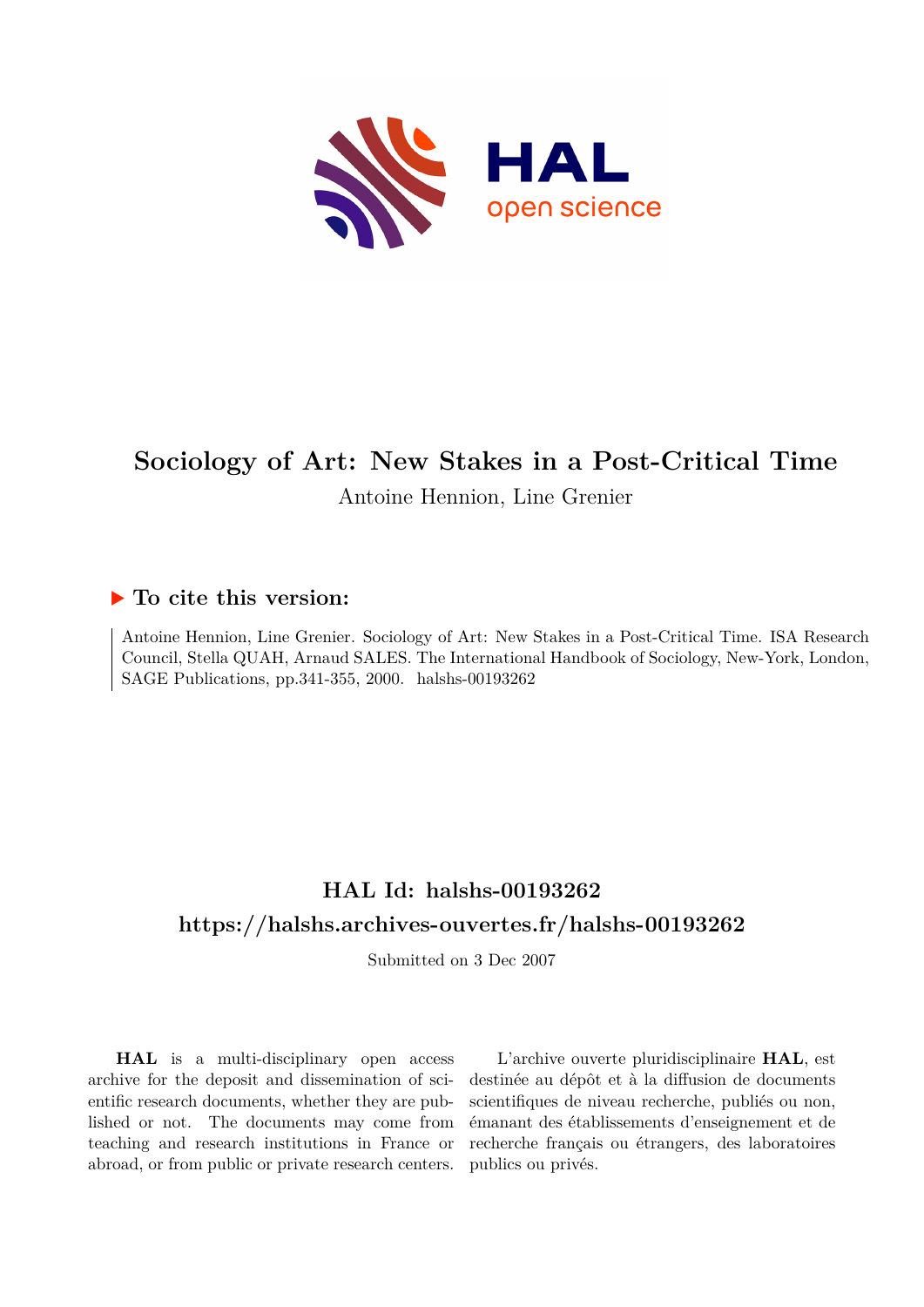# Sociology of Art: New Stakes in a Post-Critical Time

in Sociology: Advances and Challenges in the 1990s ISA Research Council, Stella Quah and Arnaud Sales eds. SAGE Publications (Studies in International Sociology Series), 1999

#### by Antoine Hennion, CSI, Ecole des Mines de Paris, president of RC37, ISA, and Line Grenier, Département de Communication, Université de Montréal

During a long period, sociology of art has been divided mainly between two major directions. Both show art as a social reality but they do so from quite different points of view: one is frontally critical and aims at revealing the social determination of art behind any pretended autonomy (be it the autonomy of the works, following the objectivist aesthetics, or the autonomy of the taste for them, following an aesthetics of subjectivity); the other is more pragmatic and, without pretending to make statements about the works or aesthetic experience, procedes through a minutious reconstitution of the "collective action" necessary to produce and consume art. Against a purely internal and hagiographic aesthetical commentary of art works, sociology has thus filled back an "art world" which formerly included only very few *chefs-d'œuvre* and geniuses. Mainstream productions and copies, conventions and material constraints, professions and academies, organizations and markets, codes and rites of social consumption have been pushed to the front of the scene.

If the role of many intermediaries has been put under scrutiny, sociologists have mainly focused their attention on the human components of the art production system (professions, market, institutions). The dilemma now faced by sociologists is how to incorporate the material character of works produced and devices used, without reverting to autonomous aesthetic comments, which in the past treated works of art as extractions removed from their social context. The work of resocialization of art also needs to come closer to art lovers' tastes and practices, without contenting oneself with an external acknowledgment of the value given to art by members of an art world as if art was a belief, and not also an experience of pleasure, expression and emotion collectively lived by subjects and bodies through specific objects and procedures. Asking questions on the political, ethnic and sexual value of art has been a way of showing how art does construct identities, bodies and subjectivities.

Over-rationalizing a general movement in the sociology of art, which is undoubtedly more "Brownian" and less clearly oriented in reality, we will organize the display of recent evolutions in the social studies of arts around the notion of mediation. If the concept remains ambiguous, it clearly points out a strong new trend shared by very diverse approaches: a focus on objects and devices, on local situations, on reflexive and politically critical analyses of the social and artistic values, all this requiring to pay more attention to the materiality of intermediaries, to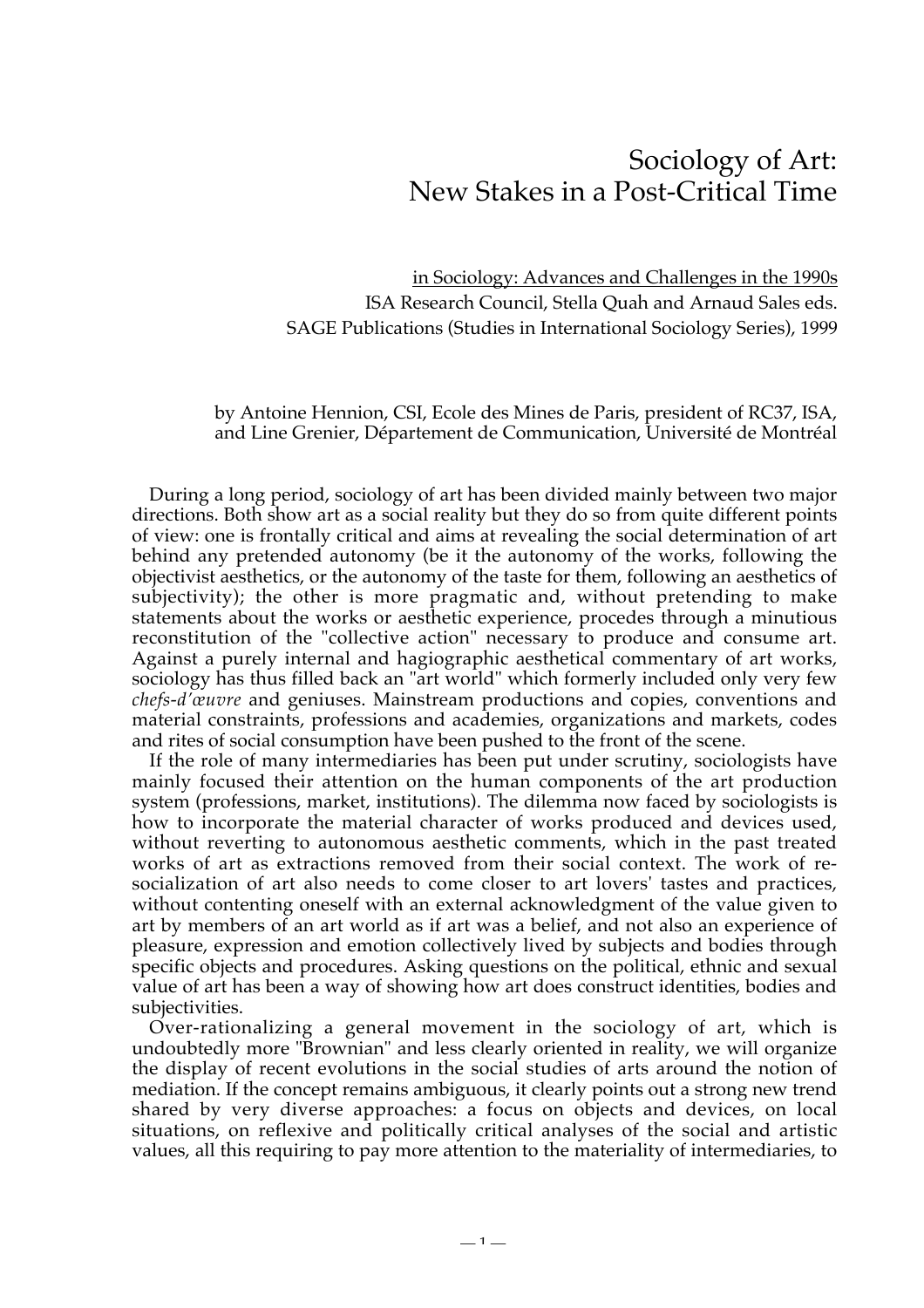acknowledge their opacity regarding social determinations or aesthetic effects, to analyse the active role they play in the definition of art works and tastes.

#### Introduction: sociology *versus* creation

From more than one century now, the preposition "of" in "the sociology of art" has been a site of tension rather than smooth coordination. Social readings and hermeneutical interpretations of art (see Bryson 1990 for a recent essay in that genre, already "overlooked" - as he puts it himself about still life paintings) have always been readily accepted, but systematic sociological inquiries have often been greeted with a strong resistance in various intellectual milieus. Studies designed to explain artistic values by means of sociological factors have been criticized for being reductionist (Adorno 1967, 1976; for a classical Marxist survey of art history see Hauser 1982, and for a Marxian critique of this reductionism, Wolff 1975), while investigations into the ways in which art is produced, diffused and received have been attacked symmetrically on the grounds that, given their refusal to address "art itself", they cannot acknowledge its specificity. This has been described as an opposition between "studying the art object sociologically" and "the art object as a social process" (Zolberg 1990, cf. ch. 3 and 4).

The latter research trend, which we will refer to as critical sociology - be it global or local, systemic or constructivist - has proved more fruitful than the former. It has significantly improved our understanding of art by providing comprehensive accounts of its diverse and changing contexts of production, diffusion and reception. By contrast with direct, immanent readings of the "social meaning" of art works, or with Marxist analyses that address art as a mere reflection of social classes or economic structures, empirical and historical studies of patronage, milieus of *amateurs*, taste cultures, or markets and prices, for instance, have begun to fill the gap between internal and external approaches: they have done so by providing a grounded and conjonctural understanding of the complex interplays between art and society - an issue which philosophers and aestheticians tend to address in extremely general, and highly speculative terms. We can trace back these orientations through several classical readers on the state of the art in the sociology of art, e.g. (Albrecht et al., 1970), an issue of La Revue française de Sociologie on "Sociologie de l'art et de la littérature" (1986), (Foster and Blau 1989); for more recent orientations, see (Moulin, ed. 1986), (Zolberg 1990), (Menger and Passeron, ed. 1994), and on the sociology of culture (Crane ed. 1994), which displays a huge bibliography.

It is important to acknowledge the analytical and theoretical advances made possible by critical sociology, which has provided an antidote to the unconditional celebration of the glories of the great masterpieces - still, by far, the most common discourse that stems from taking art literally. But it is as important to bear in mind the limitations of the critical framework, particularly in light of the dominant position it has come to occupy in the field of sociology of art today. It has become especially important in this regard to put into question its hegemonic stance on art, deemed an issue just like many others, and hence, the generalized disinterest in both the work of art and the aesthetic experience, dismissed by critical sociology as either the mere stakes of an identity game - an *il-lusio*, as Bourdieu (1984b, 1990) calls it - or the purely conventional products of a collective activity (Becker 1974, 1982).

#### The critical approach: art as *"illusio"* or "construction"

In fact, this disinterest has not been a conflictual but rather a consensual issue among a majority of researchers. Most sociologists of art today are still likely to agree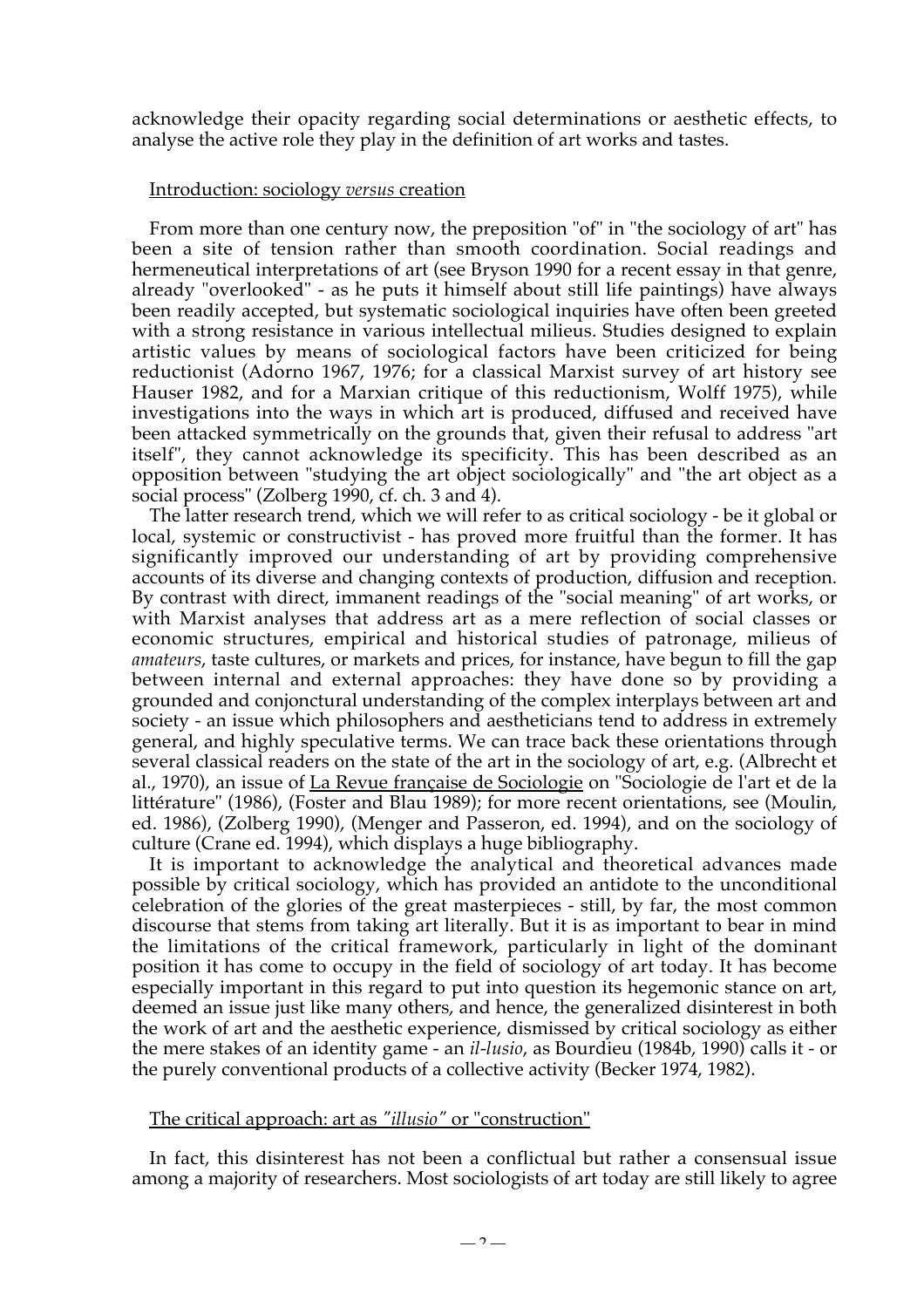that creative processes and art works *per se* fall outside the realm of relevance and legitimacy of the sociology of art - and so would do any analytical attempt to acknowledge the specificity of art practices and products (we find in Witkin 1995 a recent problematization of this too self-evident disregard, and a frame for a social analysis of the works which remembers Weber's famous essay on music (Weber 1958); for a classical rejection of the right for sociology to look at the works "themsleves", see Silbermann 1963, Supicic 1988). This widely held view is coherent with what classical sociology regards as the key concern of any sociological analysis of art, which is not creation, genius, and works proper, but that which makes them appear as such - this is the case, for instance, with European critical theory (Bourdieu 1984a), or American interactionism applied to the "art worlds" in order to treat art "as any other occupation" (Becker 1982), or even new forms of constructivism aiming at deconstructing genius (DeNora 1995a). It just follows that for most analysts, rejecting subjectivism, the cult of the genius and the artist's self-glorifying discourse is but the precondition of any sociology at all. In that view sociology only starts when, typically, researchers focus on the constraints through which both artistic objects and subjects are determined, albeit unknowingly; on the conventions which rule over how artists and amateurs recognize and create their world; and on the norms which underly the social construction of genius and masterpieces. Accordingly, making art "social" implies pointing behind it, to the mechanisms of production of a discourse which places it at the centre of a special world like that of art - as Bourdieu's question: "But who created the 'creators'?" (Bourdieu 1984b) clearly illustrates. In the work of Bourdieu, who has pushed the critical line of reasoning the furthest, artistic creation as such gets to be substituted for its "magical" effectiveness, that is, the effects that its name alone is said to produce - even if they are nevertheless very "real" effects, as Durkheim's analysis of totems has shown (Durkheim 1912).

The key to the critical approach has been the theory of belief which, from Durkheim to Bourdieu or Becker (which is indeed a lot of sociology!), has uninterruptedly been mobilized. For critical theorists, to analyse from a "social" point of view the objects which the actors handle, produce, create or admire, amounts to considering them as objects of belief, in both meanings of the word. In one sense, with powerful theoretical efficacy, they can be viewed as such for the purpose of shedding light on the institutions and collective mechanisms which produce and influence our values and feelings - even and especially those like aesthetic emotions which we consider our most personal and intimate ones. In another, however, these objects become confused with objects of belief proper as they are reduced to mere tokens or signs deprived of any other value or raison d'être than that of being mediums for our social games of identity and difference. Any account of artistic experience in terms of beauty, sensation, emotion or aesthetic feeling is thus considered misleading as it presumably reflects the actors' illusions about their own beliefs. Moreover, art works are not effective on their own; they "do" nothing since, like Durkheim's totems, they are "nothing but" the materialization of our selfproduction of "ourselves" as a collective entity.

From this perspective, social theory's irrevocable task is bound to be the "revelation" of the unproductive game which consists, for members of every social group or community, in identifying a number of features deemed distinctive and then in naturalizing them, hence striving to give them the power which, according to sociological wisdom, believers grant to any object of belief. A highly pervasive assumption is at work here - one which, after being considered outrageous when it was originally formulated, has become self-evident for most sociologists working from within the constructivist tradition (as well as for many cultural actors, influenced by sociology): it is assumed that whosoever wants to account for the social dimension of works of art has no other choice than to show how the value of art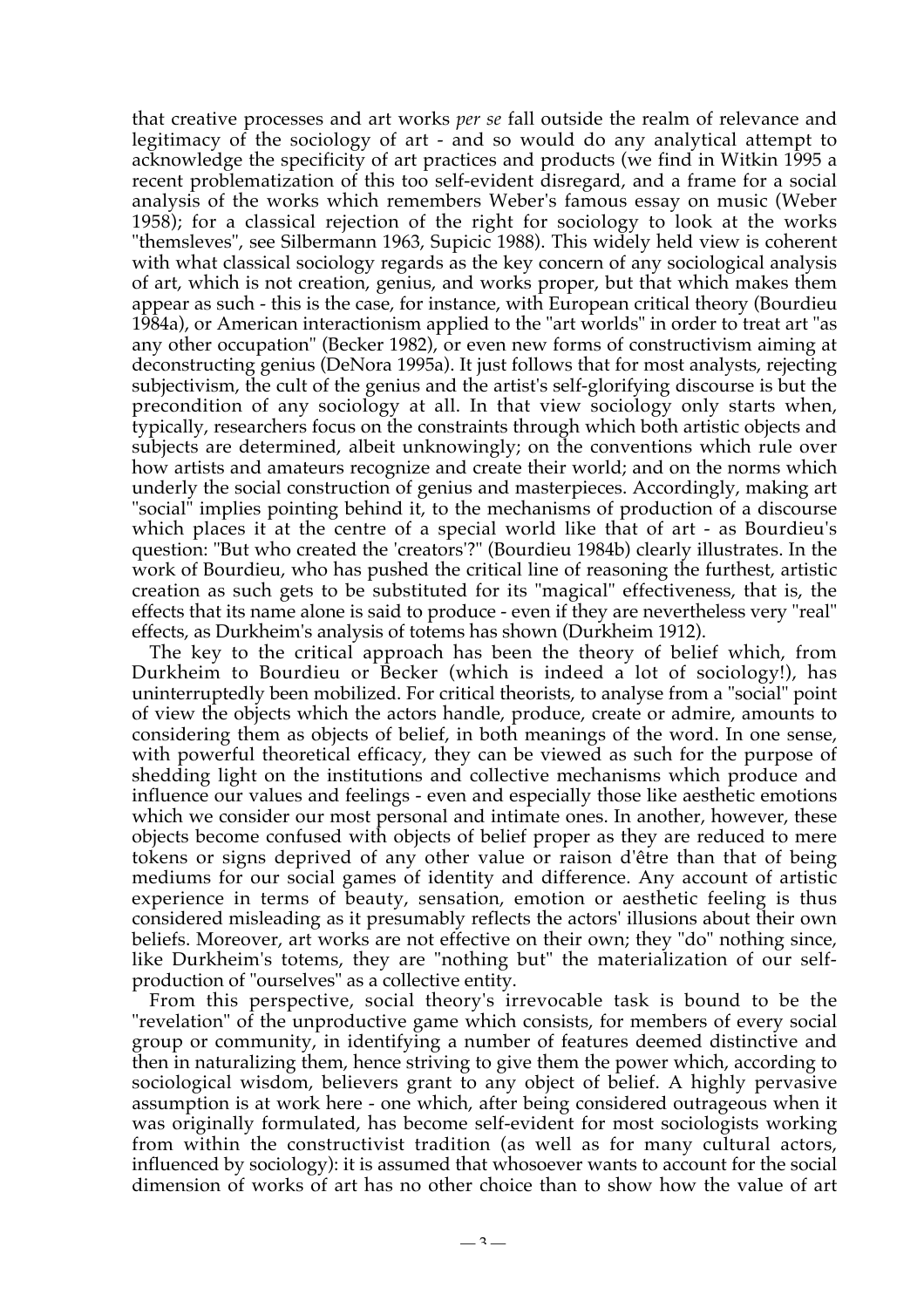objects derives not from the objects themselves, but rather, in keeping with the religious metaphor abundantly mobilized by art lovers themselves, from the priests which organize the cult surrounding them - apostles of taste, prophets of art, churches and sects which cultivate the belief in these objects (and above all, in art itself). In our view, this assumption and the arguments it supports are far from being flawless. Insofar as they are readily associated with any of the repetitive and interchangeable mechanisms involved in the manipulation of belief (which Bourdieu for instance mobilizes in exactly the same way when addressing politics, public opinion, education or television), the activities carried out to produce a compound reality such as art, and the processes involved in its appreciation, lose their specificity or specialness (Frith 1996), whereas, as the products of art, works and tastes are returned to the arbitrariness (a key-word in any analysis in terms of belief) of a collective election based on a presumably social, non-artistic principle (merely concealed by aesthetic jargon), and become meaningless in and of themselves.

Without reverting to essentialist arguments, is it possible to acknowledge the singularity of these products as events which are irreducible to either their origins or their effects? Doesn't this disqualification also entail that social identity is posited as the basis for any solidarity of evaluation (and disagreement, considered as a priori evidence of belonging to a different social group)? If it is the case - if the argument is indeed circular - aren't sociologists ill-equiped to account for the equally valued yet contrasting art forms which co-exist within any given social group or for the overlapping of tastes across social groups (the "omnivorousness", as Peterson calls it; on cultural practices see Blau 1985, DiMaggio 1987, Lamont and Fournier, ed. 1992), whereas such phenomena are becoming increasingly frequent in a world where the boundaries of social groups or communities are porous and where most people belong to different communities simultaneously (Frow 1995)? Of course, this forces one to take the works more seriously - they "do" something, they do "matter". But after all, if taking works of art seriously, if taking an interest in aesthetic judgements for their own sake, necessarily means unduly falling for belief - that is, participating in the members' naturalized "art world" (to use Becker's expression) and the illusion upon which it rests - then, what does such a transfer of the issues of normativity from the researcher to the subject/object under study entail with regards to the priviledged status of sociologists as social actors, and of sociological inquiry as a powerful institutionalized form of production of knowledge (see a large critical survey of the question, central to cultural studies, in Grossberg 1992)?

#### A sociology of art, not against art

This is where we are: in what can be viewed as a post-critical era, sociologists are faced with the challenge of developing a sociology of art which is not, a priori and from the outset, hostile to art - in other words, a sociology which does not automatically revert to belief, which does not reduce issues of value to issues of group distinction or identification/differentiation, which has freed itself from a highly pervasive "false consciousness" syndrome, and which is capable of problematizing social identity rather than accepting it as the self-evident cause of any solidarity in aesthetic evaluation/belief… The challenge might be clear, it remains difficult to take up: is it feasible, in the face of a discourse which makes the work of art the miraculous, "increated", product of the solitary genius, to acknowledge that which the work of art "does" without, at the same time, scorning the attainments of critical sociology? That is, to fully accept (rather than merely paying lipservice to, as aesthetics often does when it is forced to) the collective dimension of artistic production, the instituted, over-coded nature of artistic languages, the necessary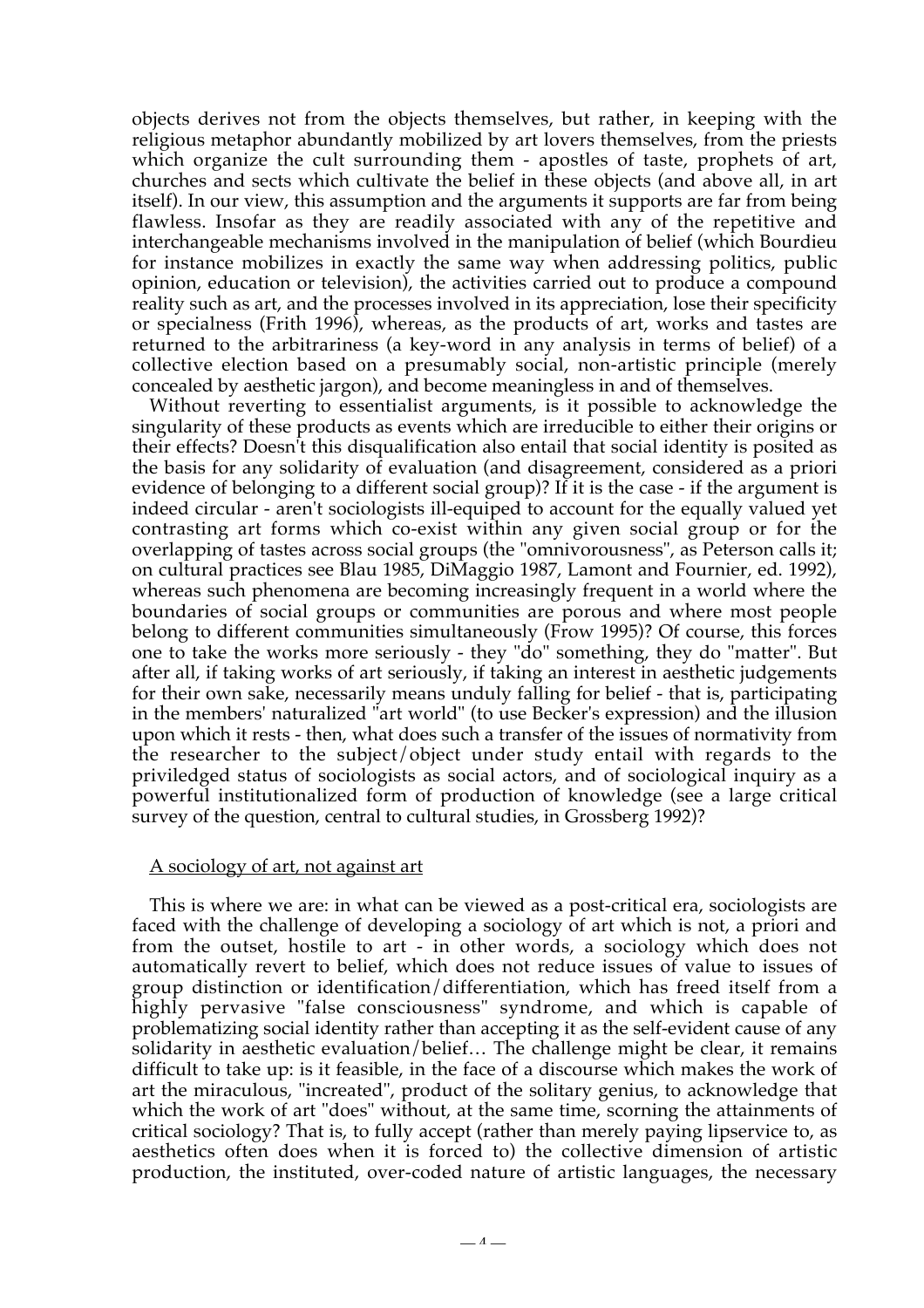learning that both artistic production and appreciation call for, as well as the cultural determination of the competences they respectively require?

Most of modern sociology of art is produced under this banner, once the principal intermediary topics of interest have been defined:

- the more developed area remains the sociology of artists and their careers, seen as a case for the sociology of profession (1983, Moulin, dir., Freidson 1986, Preston 1992);

- another is the "réseau" of internal relationships between artists and their milieu of critiques and "first users" (Becker 1982); see for instance on the social construction of a genre like jazz in France (Fabiani 1986), on the Avant-Garde in New-York (Crane 1987), on the historical role of critics in France (Wrigley 1993), on new "outsider" artists (Cherbo and Zolberg 1997);

- organization of production itself; after Becker's "collective action" (Becker 1974) and Peterson's "production of culture perspective" (Peterson, ed. 1976), this has often been developed on the case of music, e.g. on the quasi-ethnomethodological apprenticeship of rock musicians in an amateur group (Bennett 1980; see an analogous case about drummers in Curran 1996), or orchestra musicians (Kamerman and Martorella 1983, or the special issue on "Musique et musiciens" in Actes de la recherche 1996), or the production of popular or TV music (Faulkner 1983);

- academies and teaching institutions; after Yates's famous work (Yates 1947), see e.g. (Heinich 1993), (Segré 1993);

- patronage and the support for the arts, public and private, e.g. (Lytle and Orgel, ed. 1981), (Martorella 1990), and for instance on the very specific French cultural policy (Urfalino 1989), (Négrier 1996), (Poulot 1997);

- art markets, general economy of the system, production of aesthetical and economic value and process of institutionalization; after the Whites' founding essay (White and White 1965) linking changes in painters' carriers and aesthetic evaluations to critics, academies and salons, see e.g. on a precise historical art market (Montias 1982), on painters, curators and collectors (Moulin 1992, 1995); on galleries and traders (Crane 1987, Moulin 1992); on the unfair competition made to contemporary composers by the dead ones (Menger 1983); on popular music (Negus 1995), (Klaes 1997).

Even though too wide, or vague, the concept of mediation may be a convenient word to sum up the efforts made from these bases towards another, alternative sociology of art and taste, from very diverse points of view. On the one hand, unlike the notion of creation which is, above all, a call for reverence, the term of mediation does not lock analysts into the kind of position of admiration denounced by critical sociology. It does allow sociology to fully recognize the social nature of art. It does not imply an appearance of the work *ex nihilo*; on the contrary, the notion suggests the active role of all that which ensues from the implemented dispositions, actions, material objects, procedures, devices and arrangements which inform and surround art - and even from the works themselves (but always indirectly: through a work, precisely).

On the other hand - unlike critique this time - speaking of mediation is acknowledging that something effectively "happens" in this process, which transforms the ways things were before; an "event" occurs which has a positivity of its own that cannot be limited to its origins and determinants, no more than to its effects. In keeping with the acquired knowledge produced by critical sociology, and having in mind the first advances made by Iser's and Jauss's sociology of reception (Iser 1978), (Jauss 1982), to address the work of art and the collective production of tastes as a mediation means to study the work and its performance and consumption in detail, from the point of view of the various gestures, bodies, habits, materials, spaces, languages, and institutions it requires to exist. It also means, however, to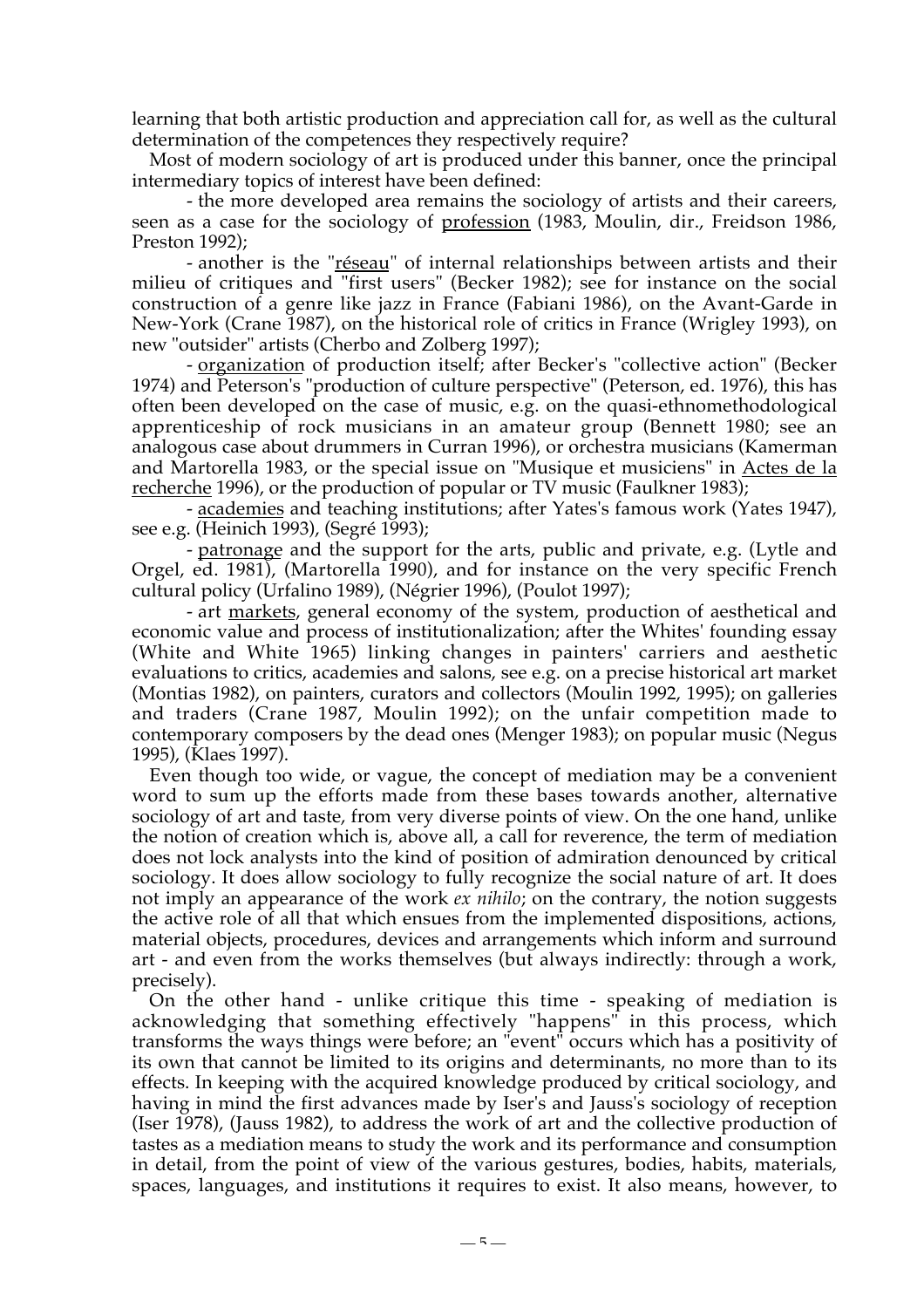accept (rather than reject) the very moment of the work of art in its specific, irrevocable, and performative character, as well as to take into account (rather than dismiss) the highly diversified ways in which actors, whether artists, amateurs, or art lovers, describe and experience their aesthetic pleasures.

#### From mediation as a critical tool...

Maybe we need to further specify our usage of the concept of mediation, especially since it may, at first, appear perfectly coherent with the critical sociological framework it is meant to amend.

Let us revert to the model of visual arts from which the notion of mediation is derived in order to show how it has indeed been used as an analytical support for the "revelation" process in which critical sociologists are engaged. A statue: a solid, lasting object which is there, eternal. Facing it, a subject which finds it beautiful. And in the shadows, no less eternal than the statue itself, is his/her anonymous admiration. To a large extent, it is possible to summarize modern Western philosophy by means of this very arrangement - that is, the face-to-face between an object overlaid with qualities, and a subject which constructs her gaze by looking at it, with the two poles of this relationship deemed the only legitimate concern of an analysis which never examines that which links them. What has been critical sociology's answer to the problem of art formulated in these terms? It has consisted in saying something like: "Be careful! You may think that everything originates in the work of art, or in the admirer who contemplates it and who becomes aware of his own aesthetic competence, his ability, as human subject, to perceive beauty. But sociology can show you that you are wrong, that rather than deriving from either the work or yourself, everything stems from the intermediary mechanisms which enable this work of art to exist, to stand before you." There is a wide range of such mechanisms, including systems of the most physical, local nature (such as the frame, the pedestal, the lighting, the venue of the exhibition) and devices of a more general, if not institutional character (such as the catalogue or the museum), as well as collective frames of appreciation (such as the discourse of critics, the selective inclusion of certain objects within art history, and the very acknowledgment of the existence of an independent domain called art: this has been brilliantly demonstrated by Haskell and Penny on the case of antique Roman statues (Haskell and Penny 1981).) Charles Lalo's claim, formulated in 1908, that "We do not admire the Venus de Milo because it is beautiful; it is beautiful because we admire it," not only provides a succinct answer but it also clearly points out the sociological inversion upon which the critical approach rests.

The concept of mediation is thus in continuity with critical sociology insofar as it urges the analyst to focus on the various devices from which the work emerges, moving from more local to more general ones: for instance, next to the work and its frame are other works which give the former its meaning; there is a museum which, as a result of a complex historical process, people have been taught to attend in order to admire art works; and there are social constructions which organize what it means to admire and appreciate art. We see the workings of these unobstrusive mediations better when their unusal absence reveals their ordinary necessity: put a five-year old facing the Venus de Milo, he will laugh and wonder where the woman's arms are! A certain amount of learning is required to be able to look at a work of art and to see it as such.

The analysis of the diverse mechanisms which reveal the properties (beauty, transcendence, seduction, originality, etc.) of art works (or sets of works) to art lovers who are themselves progressively defined through this process, has been the shared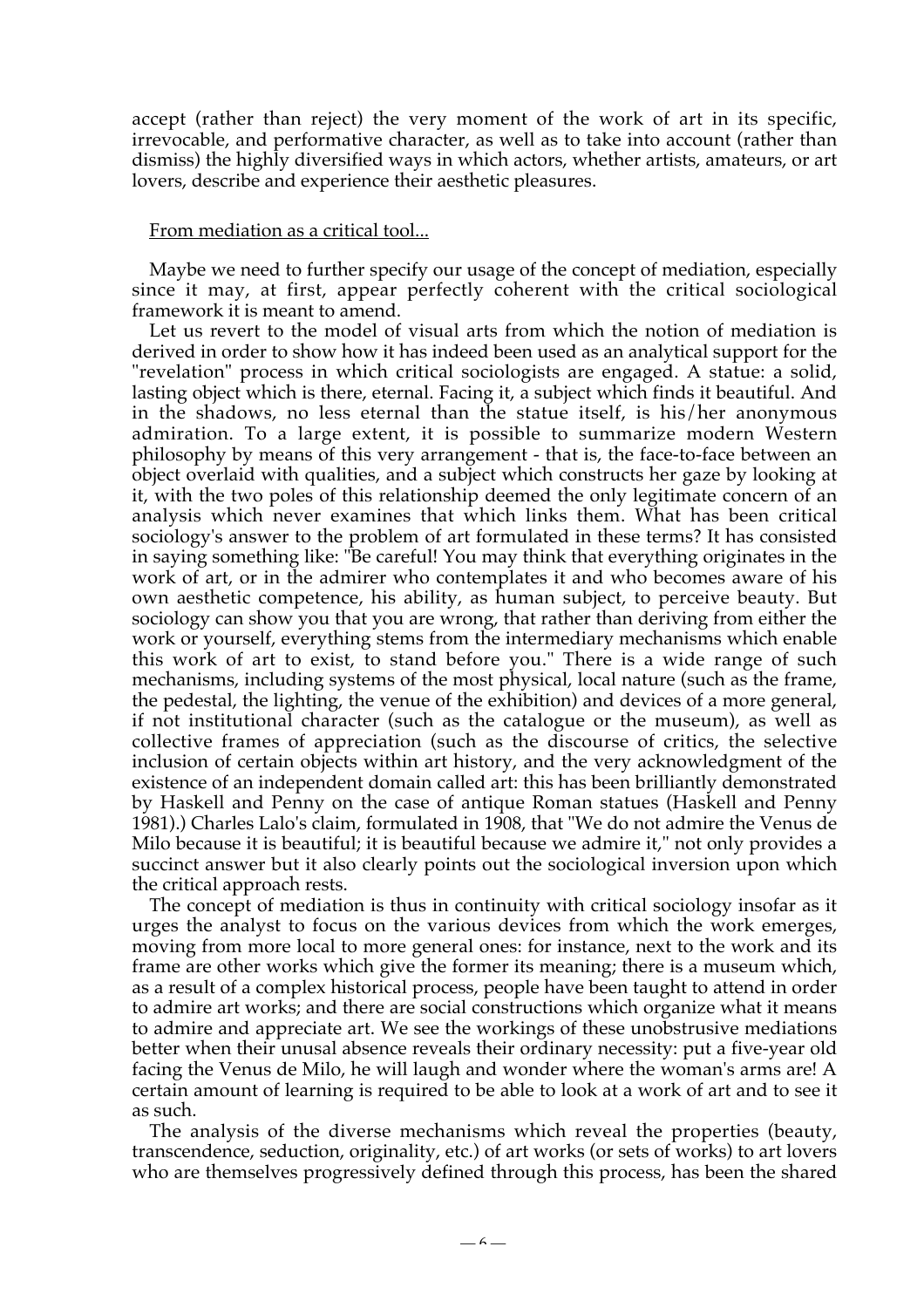task undertaken by critical philosophy, and later on, the sociology of art. Both disciplines have brought to light a whole set of new mediations - galleries, merchants, frames, painting schools, styles, grammar, systems of taste, etc. - without which there can be no beautiful works of art. Given that we are secured in our ability to appreciate art, we may well skim too quickly over all of the conditions that enable us to say of any particular work: "I think it's beautiful". It is by taking into account the full implications of this simple phrase that the critical approach can best be formulated.

#### ... to mediation as actual production

Patrons, sponsors, markets, academies: from the first undertakings of the social history of art to sociology of culture, mediations have indeed played a crucial role in social analyses which, by contrast with aestheticism, considered works and tastes to be socially constructed and determined. The notion of mediation can, however, serve other purposes.

As critical sociology has rightly argued, it can indeed be used to challenge essentialist claims by placing in full view all of the screens, means, mediums and frames through which any work of art is produced. But in contrast with critical sociology's common sense discourse, once intermediaries have been identified, they do not have to be played against the work, the tastes, the artists or the art lovers - as if the latter had an autonomous existence (imagine a concert with a single listener in the hall: there is no music, for it all relies on the collective performance of the musicians and the public). This is what music can show better (Hennion 1993): it is possible to do a positive analysis of the human and material mediators of the "performance" and "consumption" of art (scores, instruments, gestures and bodies, stages and mediums). The mediations are neither mere means of the work, nor substitutes which dissolve its reality, and their revelation is not an act of unveiling which leaves the king naked. The performer knows better than anyone, the moment he places a score on his music stand, what the ambiguity of the object is. He plays music, to be sure, but that music is just as much the very fact of playing : unlike a cause or an effect, it does not break loose from its object; it is not the "object" of an action which might be external, instrumental, to him. One has to learn scales and use breath and bodies. And then, at certain moments, on top of it all - that is to say, in addition to this set of mediations - something might happen. Something may emerge from this mix and that may be "the work of the work" of art.

We can conclude by giving several examples of this shift, that is, of what we could abusively call a "mediation turn" in analyses of institutional, material, human intermediaries.

Let's begin with a return of politics: an indirect effect of the duality works-tastes has been to push out of the scene political analyses of art, a former crucial touchstone between Marxist and non-Marxist historians of art; but politics now does not mean passive reflection of social groupings, but active and reflexive self-production of values, e.g. (Leppert and McClary, ed. 1987), (Bennett, et al., ed. 1993), (Darré, ed. 1996); this leads to more wider questions arised by cultural studies, about nationality and ethnicity or center and peripheries, see on Hungarian rock (Racz and Zetenyi 1994), (Grenier 1997), on conjunto music (Valdez and Halley 1996), and on racial and sexual identites (van den Toorn 1991), (Solie, ed. 1993), (Middleton 1995), or to a reformulation of the question of modernity and Avant-garde (Burger 1984), (Born 1995); a social historian of music, J. Fulcher, has revisited French "bourgeois" Opera with the same regard, i.e. as a tentative political production of its own legitimacy by the restored royal power, as being national and popular (Fulcher 1987). But pioneers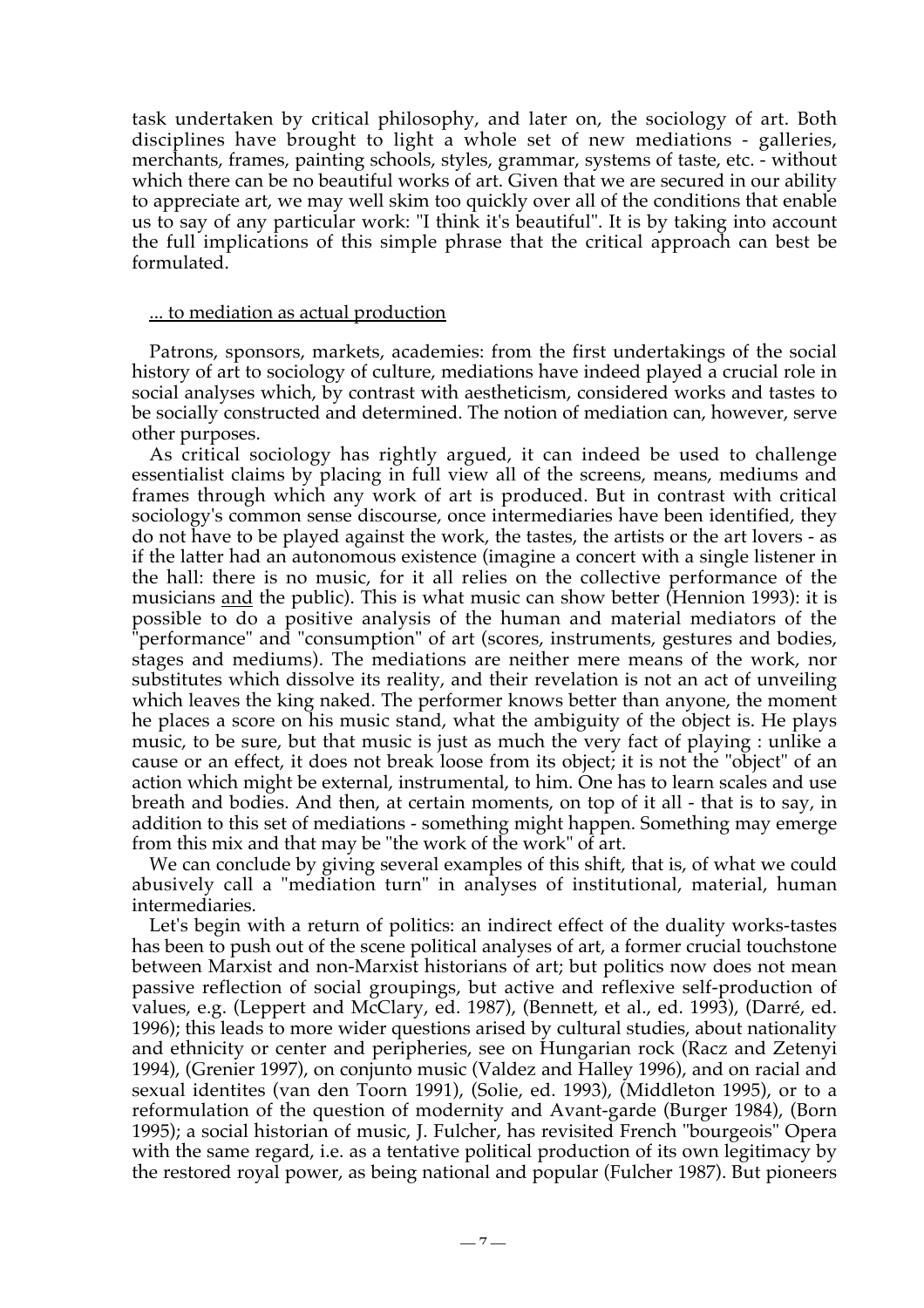here are more often to be found among rock and popular culture researchers, either on the definition of the High/low cultures (Mukerji and Schudson, ed. 1991), (Shusterman 1991), (Grossberg 1992), (Hall 1992), or directly à propos the complex cultural and political definition of rock (Willis 1972), (Street 1986), (Frith 1988), (Ross and Rose, ed. 1994), (Frith 1996), or recently of Country-music, seen as an "invention of a tradition" (Peterson 1997): if we move the camera back towards popular arts or ethnic music, as well as towards TV, cartoons, rock or jazz, the emphasis is placed far more on the collective production of art.

Another case is older, and comes from the social history of art: patronage, since (Haskell 1963), has been the focus of a very interesting long run polemical inquiry, characteristically starting with reductionist views setting the patron, himself but a spokesperson of his class, as the real master of artists, and little by little producing a much more subtle and paradoxical image of himself, and of his advisers, as the coproducer, with and against the artist himself, of the artist's liberty (Warnke 1987): but, as one if us has tried to show (see l'Année Sociologique 1989, Hennion 1996), the important point here is in the methodology progressively defined by historians of art to integrate in a seamless web elements of reputation, physical features and materials of works, habits of merchants or priests, intellectual or political designs of the elites; in that sense, they have been pioneers in mediation, and one can fruitfully transpose onto the sociological agenda the work done by the best of them (Baxandall 1972, Haskell 1976, Haskell and Penny 1981).

A third approach can be characterized as an application of the notion of "carriers" to works, after Appadurai's concept of "biography of things" (Appadurai 1986): see (Lang and Lang 1990), (Weber 1992), (Hennion 1993), (Regev 1994), or Bourdieu on Flaubert's literay carrier (Bourdieu 1992); instead of clearly distinguishing objects and their context, works and their appreciation, all these studies lead to finely follow the precise "carriers" followed by objects, themselves stricly depending on the norms, procedures and criteria used to define them as aesthetic objects; the role of techniques and instruments is seen anew (Kraft 1994), (Marontate 1995); new studies on museums and exhibitions have developed in this fruitful direction, e.g. (Stocking Jr 1985), (Pearce 1992), (McClellan 1994), (Poulot 1997); transportation, selection, financial evaluation and insurance, destruction and restoration become concrete trials putting into question the very nature of things - and often deciding their physical destiny - as Gamboni as shown in his study of "The Destruction of Art" (Gamboni 1997).

Last example, on the other side of mediations: about tastes and amateurs. A radical lack of concern for the works had characterized most of studies made in sociology of culture on art consumption; art private collectors and opera amateurs were among the rare exceptions, e.g. on collections and objects (Pearce 1992), on opera (Martorella 1982), on the baroque revival (Hennion 1997a), on jazz (Berliner 1994); taking the formation of tastes as an active production through mediations requires another type of observation and attention, namely to the production of specific abilities and postures, little by little developed in order to "practise" art appreciation; this turns classical stratification analysis of determined tastes for determined categories into a new ethnography of amateurs' practices, keeping with Weber's study of real concert attendances in the 19th Century (Weber 1975); other works have been initiated, often from popular art practices, e.g. on French "PMU" (horse bettings) (Yonnet 1985), on musical rituals (White, ed. 1987), on rock, drugs and sex (Willis, E. 1992), on new forms of amateurism (Donnat 1996). How do we learn that we must contemplate, estimate, compare, decontextualise works, how do we feel obliged to produce a judgment, to over-examine one's own taste for something, to participate to highly ritual ceremonies, or to add "social" or political interpretations to a former apolitical evaluation of works and situations? Pushing the question further, and inspired by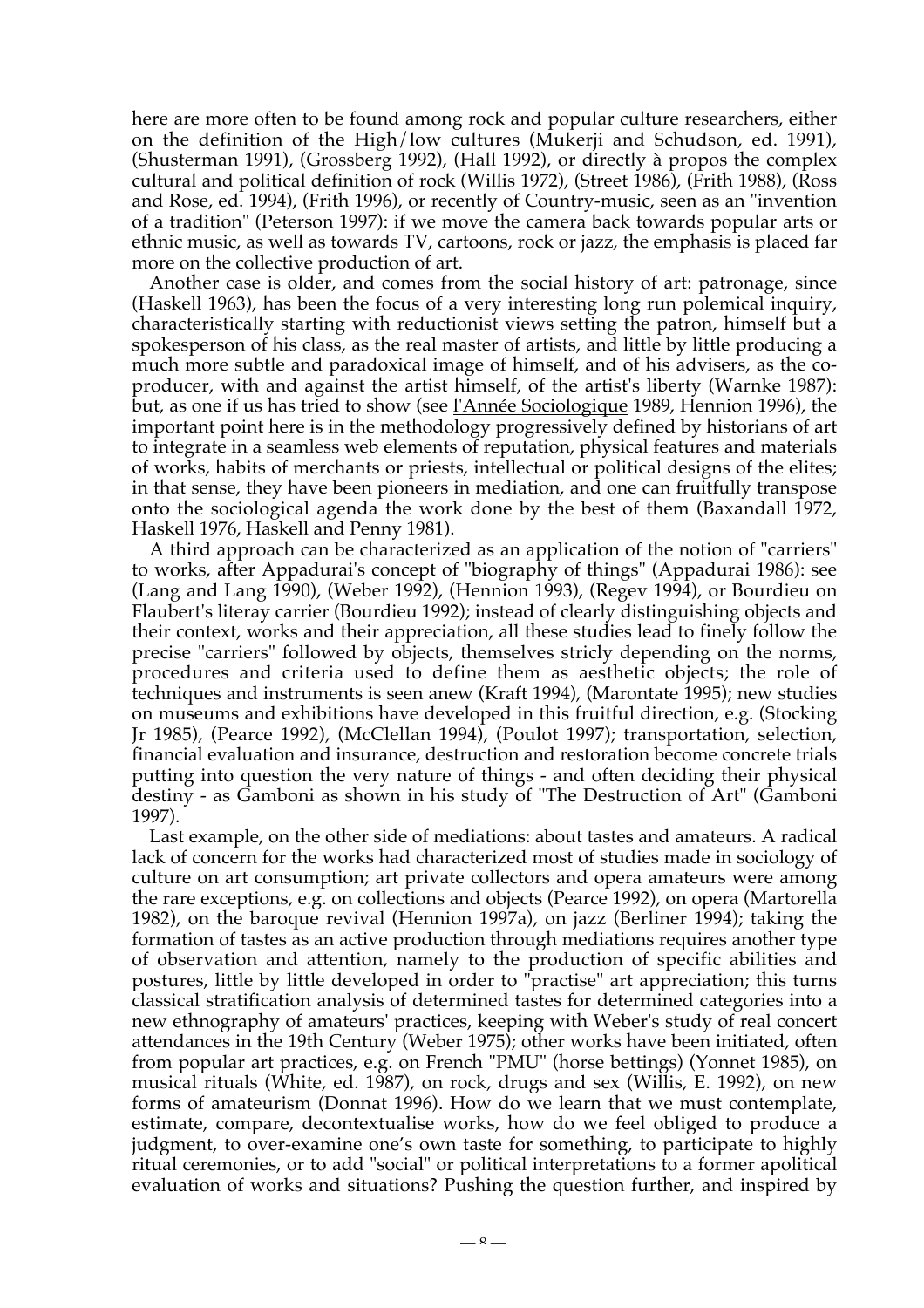Merleau-Ponty's phenomenology (Merleau-Ponty 1945), some authors instead of opposing corporal aspects of sensation to the social forms of learning aesthetic pleasure, propose to follow the path from the feeling body to the appreciating mind (Bessy and Chateauraynaud 1995), (DeNora 1995b), and study the precise devices of "expertise" (Moulin and Quemin 1993).

These diverse studies all care for a concrete "pragmatics" of the works and tastes, through a common attention to the role of the multiple devices, material settings, means of transportation or recording (exhibits, concerts, medias, video, recordings, aso.), which take in charge an important part of requirements made by the aesthetic posture, and of properties attributed to the works; often in a silent way, they carry the inscription of these aesthetic objects, subjects or situations into other logics (market, politics, social or sexual critique, aso). Mediations have to be recognized in their own right, thus enabling the analyst to better understand how something new has come out of various contingent combinations of heterogeneous instruments, temporal and spatial *dispositifs*, procedures and techniques; something else than what caused it, which has its own specific historical trajectory; something which, like a rock concert or a sculpture exhibition, is constituted by the different forms of action, investment, or involvment rendered possible by such combinations; something which does not bring together already existing objects, subjects and social groupings - rather, it is something through which the particular objects, subjects, and social groupings relevant to this conjunctural event are co-produced and whose specific attributes and properties are defined.

Too often used only for deconstruction purposes, the notion of mediation can provide a starting point to more positive analyses of tastes and works. Mediations are of a pragmatic status: they are the art which they bring forth, and they cannot be distinguished from the appreciation they generate. They can thus help us better understand the contingent ways in which particular intermediaries, entities and processes, participate in the progressive emergence of a particular artistic work, as well as the complex and changing ways in which specific value judgments or appreciations become linked to specific art works. By doing so, the notion opens up new analytical spaces left unexplored as a result of the work-taste duality around which social studies of art have traditionally been organized. The problematic defined enables us to link the appreciation to the work, instead of playing off the one against the other.

#### Return to the work?

On the one hand, an analysis in these terms does not postulate the existence of some general underlying social mechanisms responsible for the presumably stable and necessary relationship between self-enclosed works and pre-existing tastes. Rather, it is based on the twofold assumption that the links between works and tastes are contingent, conjunctural and hence, changing; and they result from specific yet changing combinations of specific intermediaries, considered not as the neutral channels through which pre-determined social relations operate, but as productive entities which have effectivities of their own.

On the other hand, the notion of mediation enables sociologists to problematize creation differently. In order to acknowledge its social and historical nature, sociologists do not have to "take away" creation from the great artists, and hand it to society or, more precisely, to consumers (as some Avant-garde theorists have suggested, in a half-leftist, half-marketing oriented version of the critical approach). What they can do, however, is to acknowledge that creation is not the sole prized possession of the creator. There is such a thing as creation in the strict sense of the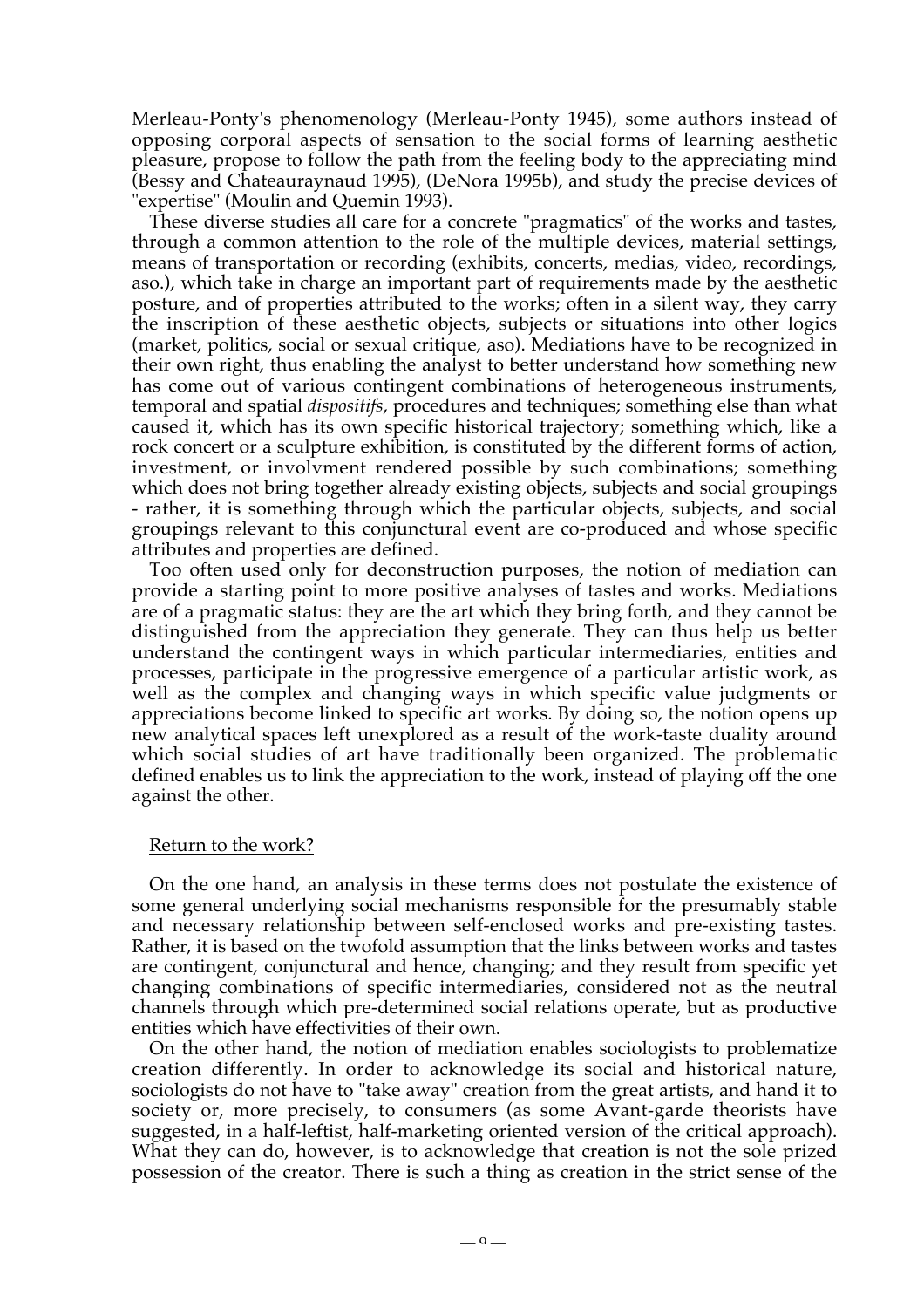word, that is, the specialized work of professionals who adopt the trade name of creators. But there is more to creation than this. To acknowledge the effectiveness of mediations means to challenge the predominant Western view that everything can be attributed to a single creator, and to recognize that creation is far more widely distributed, as it takes place in all of the interstices between the multiple intermediaries involved in producing and appreciating art. It is not although there is the creator, but so that there can be a creator, that all our collective creative work is required. This is why, as one of us has tried to show (Hennion 1995), N. Elias, for instance, is taken in a "double bind" when he speaks of Mozart as a "socially unrecognized" genius (Elias 1993), an obvious pleonasm: its pretended "unrecognition" is but a central figure of the social production of "genius" (Heinich 1991, Copland 1995, DeNora 1995a, Hennion 1997b). As literary theorists have clearly argued (in keeping with Foucault's 1969 founding lecture "What is an author?"), we end up attributing authority/authorship to individual creators even though it takes a whole collectivity's love and involvement not only to define and produce art, but also to define and produce creators. Creation can be viewed as something which occurs in a moment, always made out of other creations, but without ever being able only to "consume" one without remaking it: in any act of consumption or reception, heterogeneous elements are brought together which transform, alter the so-called original work and hence turn it - albeit slightly - into something else.

This is perhaps how sociology can better understand the work of the work of art, that is, to use the expression coined by Genette (1994), "l'Œuvre de l'art" (the work of the art) and not only "l'œuvre d'art" (the work of art).

#### References

Adorno, Theodor Wiesengrund (1967), Prisms, London, Neville Spearman.

Adorno, Theodor Wiesengrund (1976), Introduction to the Sociology of Music, New York, Seabury Press.

Albrecht, Milton C., J. H. Barnett, et al., ed. (1970), The Sociology of Art and Literature: a Reader, New York/London, Praeger/Gerald Duckworth.

Appadurai, Arjun, ed. (1986), The Social Life of Things: Commodities in cultural perspective, Cambridge, Cambridge University Press.

Baxandall, Michael (1972), Painting and Experience in Fifteenth Century Italy, a Primer in the social history of pictorial style, Oxford, Oxford University Press.

Becker, Howard S. (1974), "Art as collective action", American Sociological Review 39 (6, december 74): 767-776.

Becker, Howard S. (1982), Art Worlds, Berkeley, University of California Press.

Bennett, H. Stith (1980), On Becoming a Rock Musician, Amherst MA, University of Massachussetts Press.

Bennett, Tony, Simon Frith, et al., ed. (1993), Rock and Popular Music: Politics, Policies, Institutions, London, Routledge.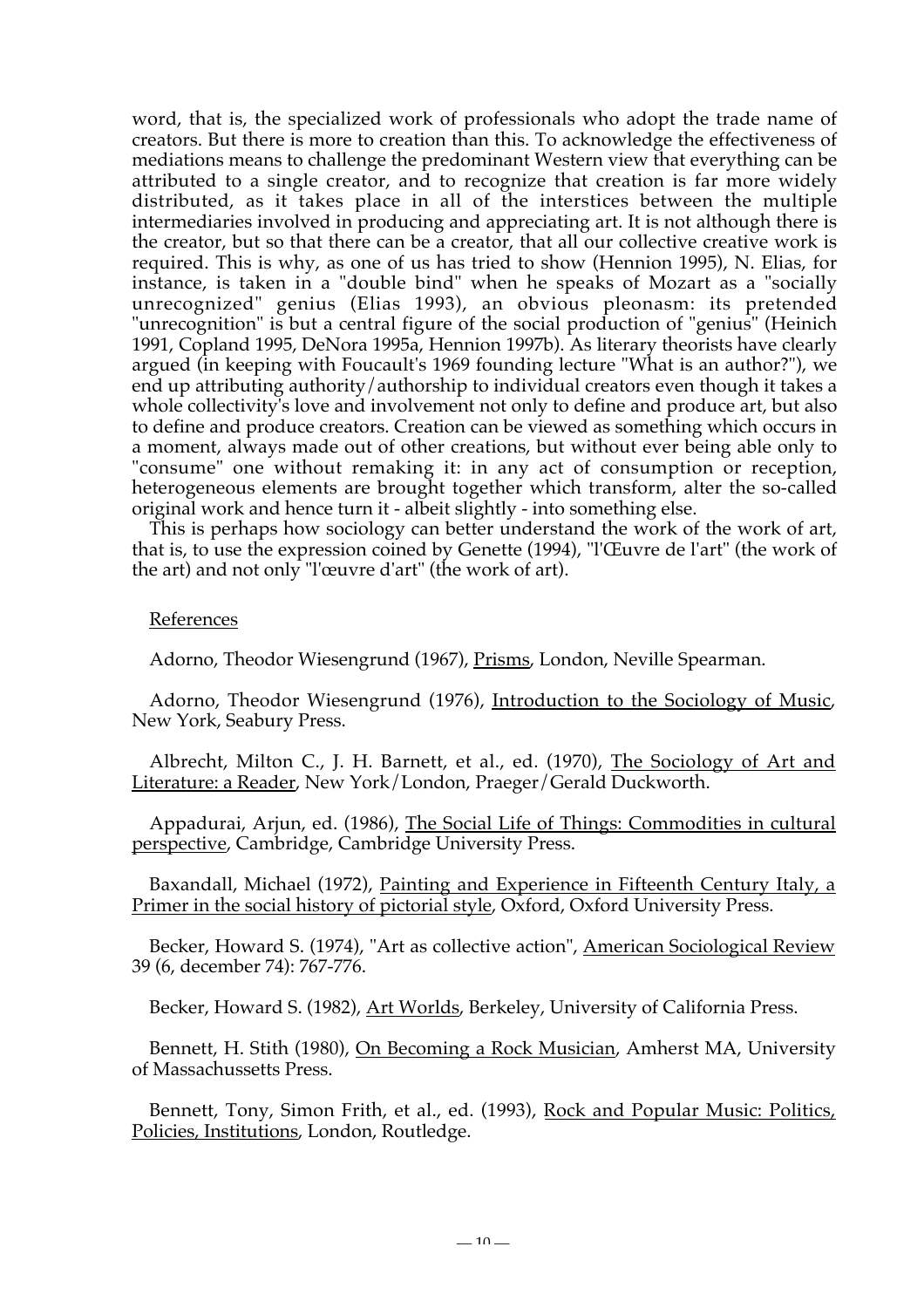Berliner, Paul F. (1994), Thinking in Jazz. The Infinite Art of Improvisation, Chicago/London, The University of Chicago Press.

Bessy, Christian and Francis Chateauraynaud (1995), Experts et faussaires, Paris, Métailié.

Blau, Judith R., Peter M. Blau, et al. (1985), "Social Inequality and the Arts", American Journal of Sociology 91 (2, sept 85): 309-331.

Born, Georgina (1995), Rationalizing Culture. IRCAM, Modernism and Post Modernism: The Anthropology of the Musical Avant-Garde, Berkeley, The University of California Press.

Bourdieu, Pierre (1984a), Distinction: A Social Critique of the Judgment of Taste, London/Cambridge MA, Routledge/Harvard University Press.

Bourdieu, Pierre (1984b), Questions de sociologie, Paris, Minuit.

Bourdieu, Pierre (1990), In Other Words: Essays towards a Reflexive Sociology, Cambridge, Polity.

Bourdieu, Pierre (1992), les Règles de l'art, Paris, Seuil.

Bryson, Norman (1990), Looking at the Overlooked: Four Essays on Still Life Painting, London, Reaktion Books.

Burger, Peter (1984), The Theory of the Avant-Garde, Manchester, Manchester University Press.

Chamboredon, Jean-Claude and Pierre-Michel Menger, eds. (1986), "Sociologie de l'art et de la littérature", Revue française de Sociologie XXVII (3 juillet-septembre 86).

Cherbo, Joni and Vera L. Zolberg, ed. (1997), Outsider Art, Cambridge MA, Cambridge University Press.

Copland, A. (1995), "Deconstructing the Lone Genius Myth. Toward a Contextual View of Creativity", Journal of Humanistic Psychology 35 (3): 69-112.

Crane, Diana (1987), The Transformation of the Avant-Garde: the New York Art World, 1940-85, Chicago, The University of Chicago Press.

Crane, Diana, ed. (1994), The Sociology of Culture. Emerging Theoretical Perspectives, Oxford UK/Cambridge MA, Blackwell Publishers.

Curran, G. M. (1996), "From Swinging Hard to Rocking Out. Classification of Style and the Creation of Identity in the World of Drumming", Symbolic Interaction 19 (1): 37-60.

Darré, Alain, ed. (1996), Musique et politique. Les répertoires de l'identité, Res Publica, Rennes, Presses universitaires de Rennes.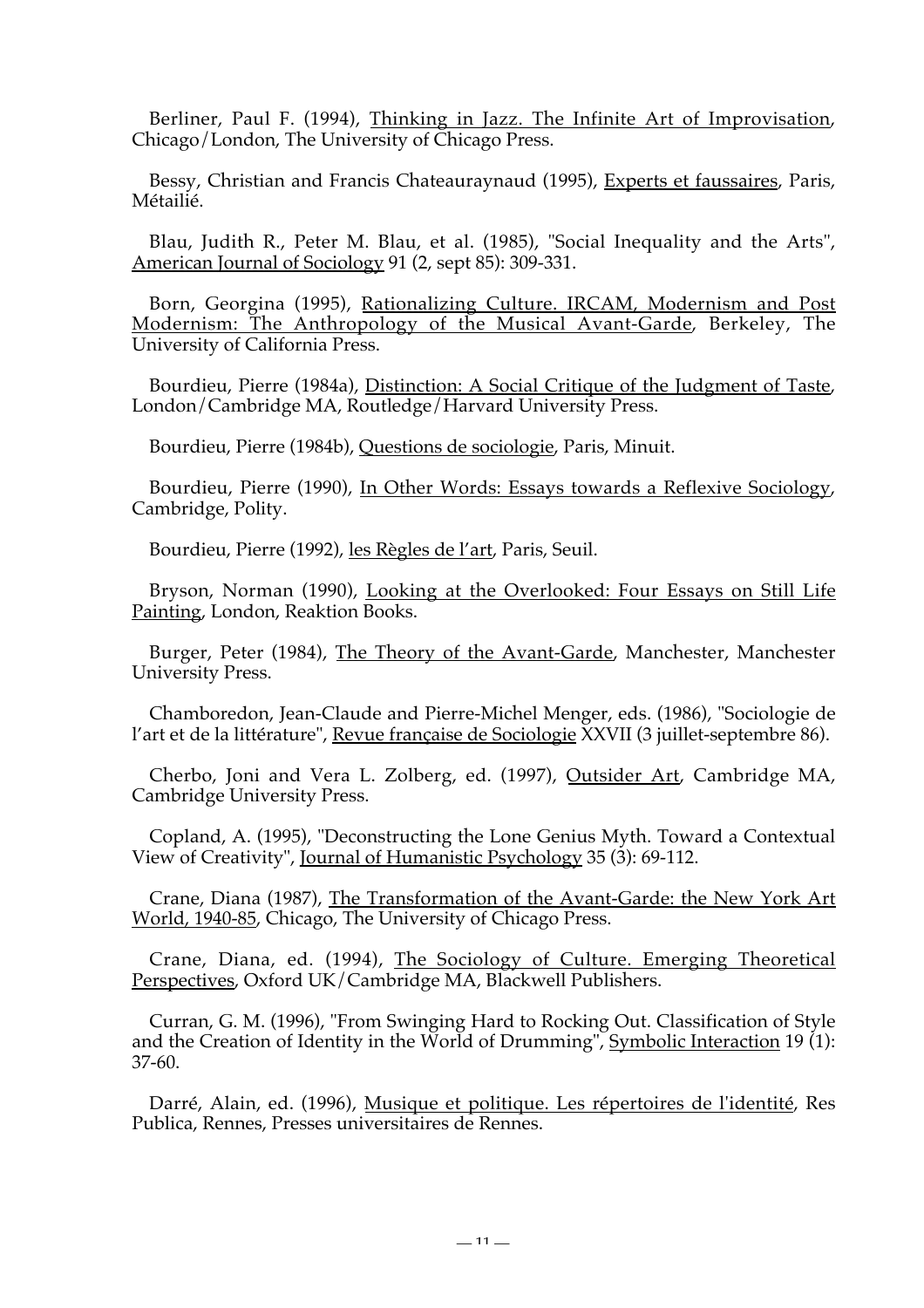Darré, Yann (1986), "Les créateurs dans la division du travail : le cas du cinéma d'auteur", in Sociologie de l'art, Paris, La Documentation française, Moulin, ed.: 213- 222.

Davallon, Jean (1986), Claquemurer, pour ainsi dire, tout l'univers : la mise en exposition, Paris, CGP.

DeNora, Tia (1995a), Beethoven and the Construction of Genius. Musical Politics in Vienna, 1792-1803, Berkeley, University of California Press.

DeNora, Tia (1995b), "The Musical Composition of Social Reality? Music, Action and Reflexivity", Sociological Review 43 (2): 295-315.

DiMaggio, Paul (1987), "Classification in art", American Sociological Review 52: 440-455.

Donnat, Olivier (1996), les Amateurs. Enquête sur les activités artistiques des Français, Paris, DEP/Ministère de la Culture-DAG.

Durkheim, Emile (1912), Les Formes élémentaires de la vie religieuse : le système totémique en Australie, Paris, Presses universitaires de France.

Elias, Norbert (1993), Mozart: Portrait of a Genius, Cambridge, Polity.

Fabiani, Jean-Louis (1986), "Carrières improvisées : théories et pratiques de la musique de jazz en France", in Sociologie de l'art, Paris, La Documentation française, Moulin, ed.: 231-245.

Faulkner, Robert R. (1983), Music on Demand. Composers and Careers in the Hollywood Film Industry, New Brunswick NJ/London, Transaction Books.

Foster, Arnold W. and Judith R. Blau (1989), Art and Society. Readings in the Sociology of the Arts, New York, SUNY Press.

Foucault, Michel (1969), "Qu'est-ce qu'un auteur ?", Bulletin de la Société Française de Philosophie 69 (3): 73-104.

Freidson, Eliot (1986), "Les professions artistiques comme défi à l'analyse sociologique", Revue française de Sociologie XVII (3): 431-443.

Frith, Simon (1988), Music for pleasure: essays in the sociology of pop, Cambridge, Blackwell/Polity.

Frith, Simon (1996), Performing Rites. On the Value of Popular Music, Cambridge, Harvard University Press.

Frow, John (1995), Cultural Studies and Cultural Values, Oxford, Clarendon Press.

Fulcher, Jane F. (1987), The Nation's Image. French Grand Opera as Politics and Politicized Art, New York, Cambridge University Press.

Gamboni, Dario (1997), The Destruction of Art. Iconoclasm and Vandalism since the French Revolution, London, Reaktion Books.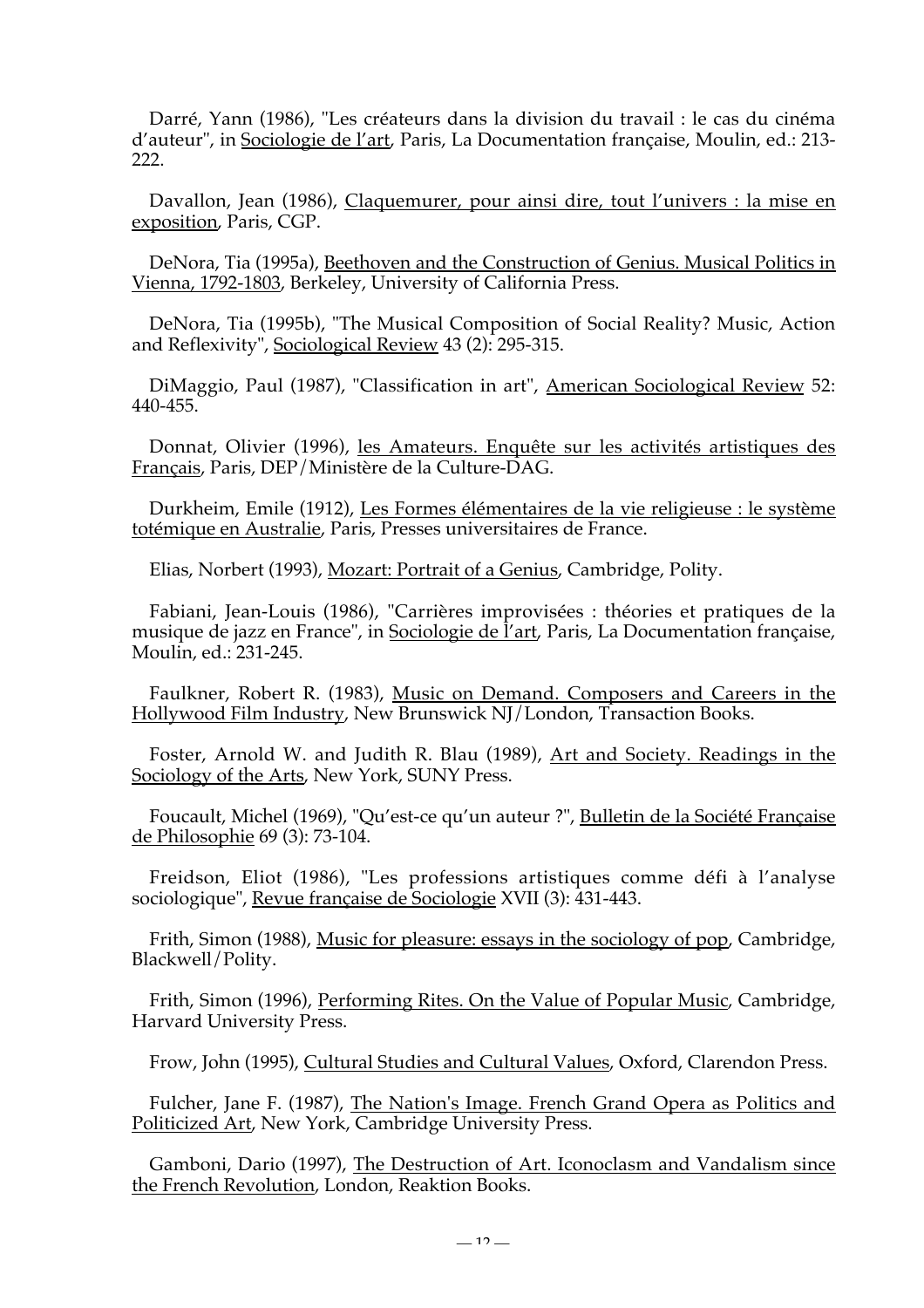Genette, Gérard (1994), L'Œuvre de l'art. Immanence et transcendance, Paris, Seuil.

Grenier, Line (1997), "*Je me souviens…* en chansons : articulations musicales de la citoyenneté culturelle et de l'identitaire au Québec", Sociologie et Sociétés "La Mémoire sociale".

Grossberg, Lawrence (1992), We Gotta Get Out Of This Place. Popular Conservatism and Postmodern Culture, London, Routledge.

Hall, Stewart (1992), "Cultural Studies and its Theoretical Legacy", in Cultural Studies, London, Routledge, Grossberg et al., ed.: 227-286.

Haskell, Francis (1963), Patrons and Painters. A Study in the relations between italian art and society in the age of the baroque, New York/London, Alfred A. Knopf/Chatto & Windus.

Haskell, Francis (1976), Rediscoveries in Art. Some aspects of taste, fashion and collecting in England and France, Oxford, Phaidon Press.

Haskell, Francis and Nicholas Penny (1981), Taste and the Antique. The Lure of Classical Sculpture. 1500-1900, New Haven & London, Yale University Press.

Hauser, Arnold (1982), The Sociology of Art, Chicago, The University of Chicago Press.

Heinich, Nathalie (1991), La Gloire de Van Gogh. Essai d'anthropologie de l'admiration, Paris, Minuit.

Heinich, Nathalie (1993), Du peintre à l'artiste. Artisans et académiciens à l'âge classique, Paris, Minuit.

Hennion, Antoine, ed. (1989), "Un renouveau sociologique de l'histoire de l'art ?", in "Sociologie de l'art", L'Année sociologique: 425-445.

Hennion, Antoine (1993), La Passion musicale. Une sociologie de la médiation, Paris, Métailié.

Hennion, Antoine (1995), "Sociologie de l'art", L'Année sociologique 45 (2): 477- 507.

Hennion, Antoine (1996), "The History of Art — Lessons in Mediation", Réseaux. The French Journal of Communication 3 (2): 233-262.

Hennion, Antoine (1997a), "Baroque and Rock: Music, Mediators and Musical Taste", Poetics 24 (6): 415-435.

Hennion, Antoine (1997b), "Hercule et Bach : la production de l'original", Revue française de musicologie 84 (97-2).

Iser, Wolfgang (1978), The Act of Reading: a Theory of aesthetic response, Baltimore, Johns Hopkins University Press.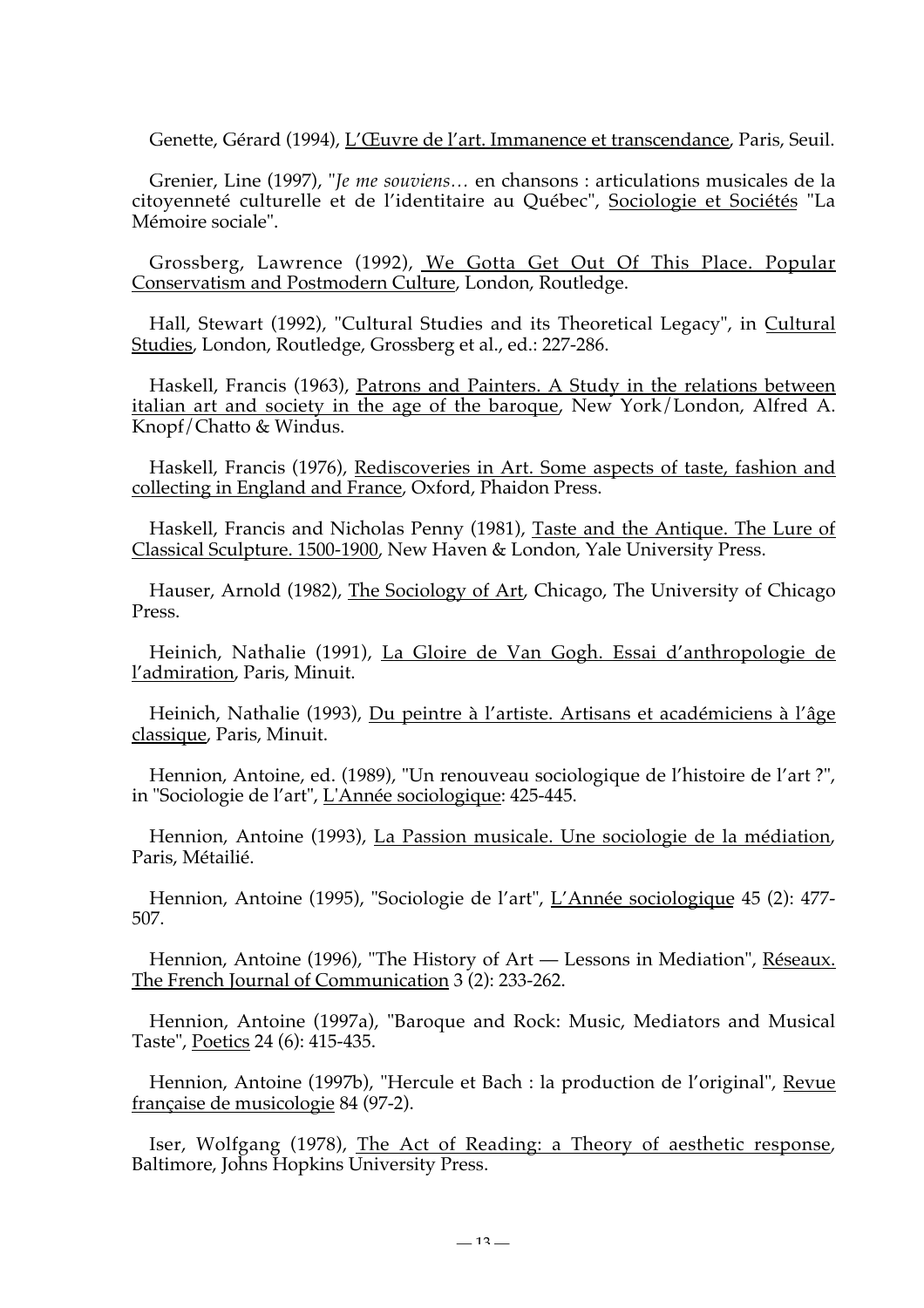Jauss, Hans-Robert (1982), Towards an Aesthetic of Reception, Minneapolis, University of Minnesota Press.

Kamerman, Jack B. and Rosanne Martorella, ed. (1983), Performers and Performances. The Social Organization of Artistic Work, South Hadley MA/New York, Bergin & Garvey/Praeger.

Klaes, M. (1997), "Sociotechnical Constituencies, Game-Theory, and the Diffusion of Compact Discs. An Interdisciplinary Investigation into the Market for Recorded Music", Research Policy 25 (8): 1221-1234.

Kraft, James P. (1994), "Musicians in Hollywood: Work and Technological Change in Entertainment Industries, 1926-1940", Technology and Culture 35 (2): 289-314.

Lalo, Charles (1908), Esquisse d'une esthétique musicale scientifique, Paris, Félix Alcan.

Lamont, Michèle and Marcel Fournier, ed. (1992), Cultivating Differences: Symbolic boundaries and the making of inequality, Chicago, University of Chicago Press.

Lang, Gladys Engel and Kurt Lang (1990), Etched in Memory: the building and survival of artistic reputation, Chapel Hill/London, University of North Carolina Press.

Lehmann, Bernard, ed. (1996), "Musique et musiciens", Actes de la recherche en sciences sociales 110.

Leppert, Richard and Susan McClary, ed. (1987), Music and Society: the Politics of composition, performance and reception, Cambridge, Cambridge University Press.

Lytle, G. F. and S. Orgel, ed. (1981), Patronage in the Renaissance, Princeton, Princeton University Press.

Marontate, Jan (1995), "Technical Innovation and Modernist Ideologies", The Journal of Arts, Management, Law and Society 25 (2): 93-108.

Martorella, Rosanne (1982), The Sociology of Opera, New York, Praeger Publishers.

Martorella, Rosanne (1990), Corporate Art, New Brunswick NJ, Rutgers University Press.

McClellan, Andrew (1994), Inventing the Louvre, Cambridge, Cambridge UP.

Menger, Pierre-Michel (1983), le Paradoxe du musicien. Le compositeur, le mélomane et l'Etat dans la société contemporaine, Paris, Flammarion.

Menger, Pierre-Michel and Jean-Claude Passeron, ed. (1994), l'Art de la recherche. Essais en l'honneur de Raymonde Moulin, Paris, La Documentation française.

Merleau-Ponty, Maurice (1945), Phénoménologie de la perception, Paris, Gallimard-TEL.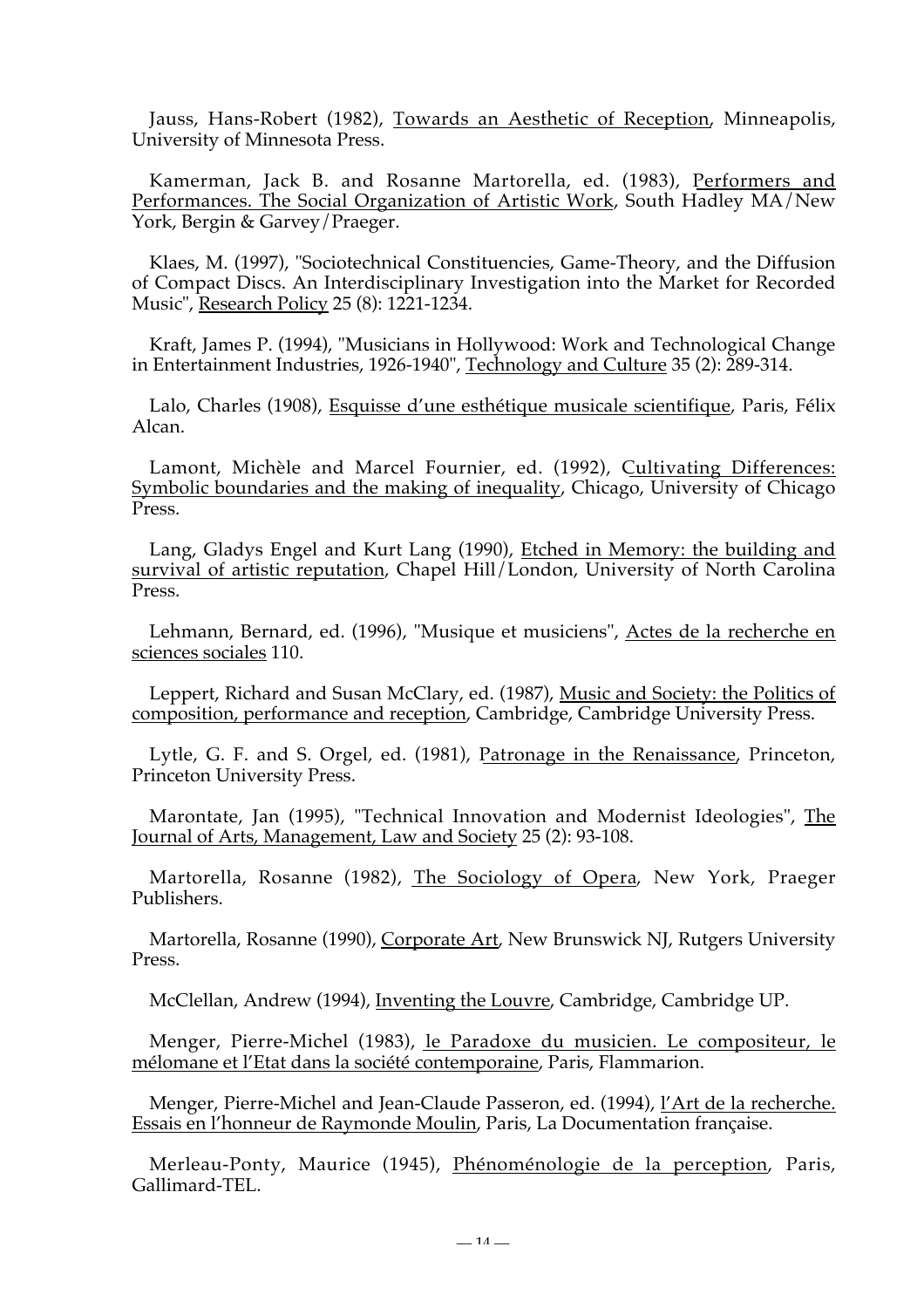Middleton, Richard (1995), "Authorship, Gender and the Construction of Meaning in the Eurythmics Hit Recordings", Cultural Studies 9 (3): 465-485.

Montias, John Michael (1982), Artists and Artisans in Delft. A Socio-Economic Study of the Seventeenth Century, Princeton, Princeton University Press.

Moulin, Raymonde, ed. (1983), "Les professions artistiques", Sociologie du Travail 83 (4).

Moulin, Raymonde (1992), l'Artiste, l'institution et le marché, Paris, Flammarion.

Moulin, Raymonde (1995), De la valeur de l'art, Paris, Flammarion.

Moulin, Raymonde, ed. (1986), Sociologie de l'art. Actes du Colloque international de la Société française de Sociologie, Marseille, 13-14 juin 1985, Paris, La Documentation française.

Moulin, Raymonde and Alain Quemin (1993), "La certification de la valeur de l'art. Experts et expertises", Annales. Economies Sociétés Civilisations, "Mondes de l'art", 48 (6): 1421-1445.

Mukerji, Chandra and Michael Schudson, ed. (1991), Rethinking Popular Culture, Berkeley CA, The University of California Press.

Négrier, E. (1996), "The Professionalization of Urban Cultural Policies in France. The Case of Festivals", Environment and Planning 14 (4): 515-529.

Negus, K. (1995), "Where the Mystical Meets the Market. Creativity and Commerce in the Production of Popular-Music", Sociological Review 43 (2): 316-341.

Pearce, Susan M. (1992), Museums, Objects and Collections. A Cultural Study, Smithsonian Institution Press.

Peterson, Richard A., ed. (1976), The Production of Culture, Beverly Hills-London, Sage.

Peterson, Richard A. (1997), Creating Country-Music: Fabricating Authenticity, Berkeley, The University of California Press.

Poulot, Dominique (1997), Musée, nation, patriotisme. 1789-1815, Paris, Gallimard.

Preston, Katherine K. (1992), Music for Hire: A Study of Professional Musicians in Washington, 1877-1900, Pendragon Press.

Racz, J. G. and Z. Zetenyi (1994), "Rock Concerts in Hungary in the 1980s", International Sociology 9 (1): 43-53.

Regev, Motti (1994), "Producing Artistic Value: The Case of Rock Music", Sociological Quaterly 35 (1): 85-102.

Ross, Andrew and Tricia Rose, ed. (1994), Microphone Fiends: Youth Music & Youth Culture, London, Routledge.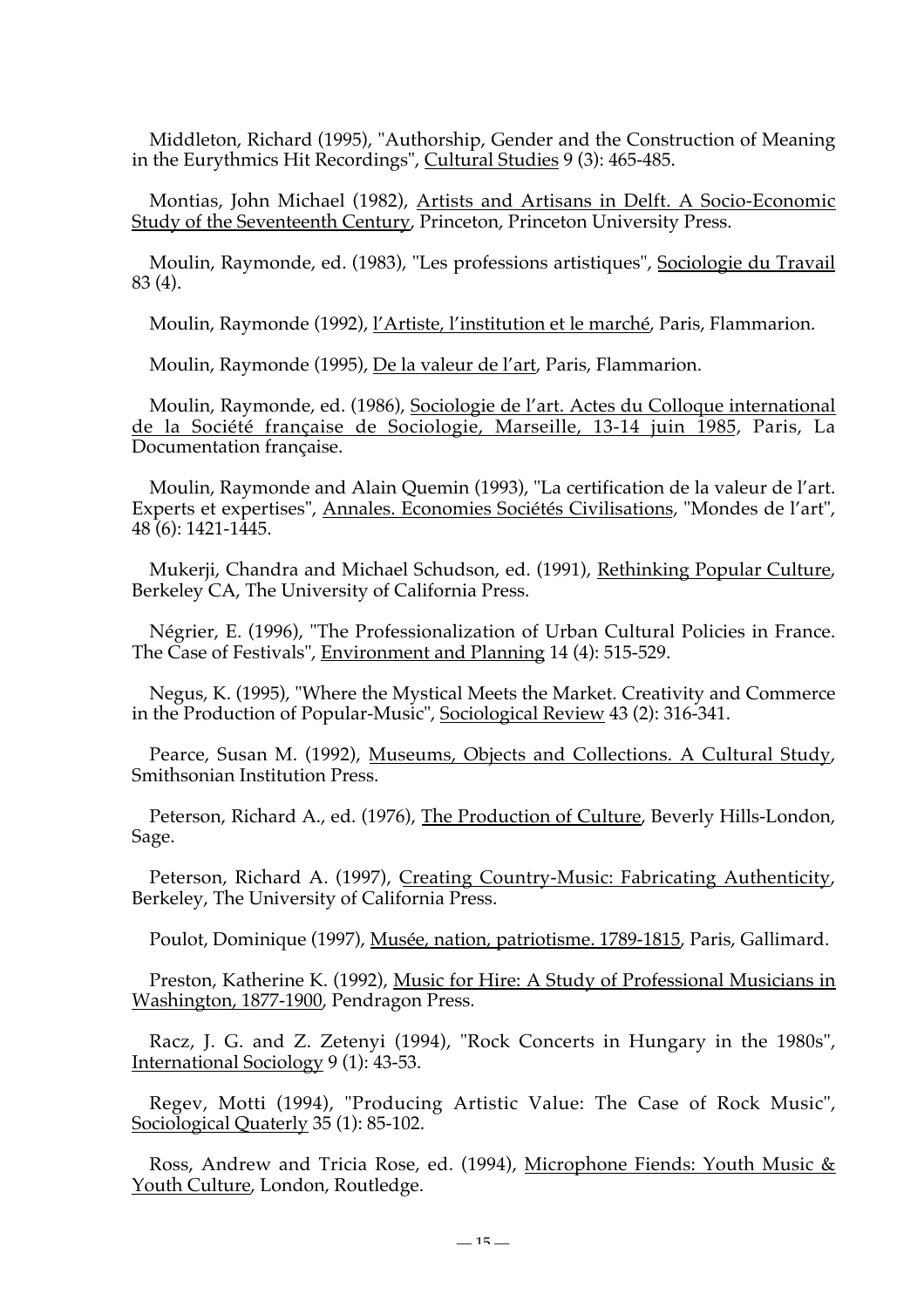Segré, Monique (1993), *l'Art comme institution. L'Ecole des Beaux-Arts*, 19e-20e siècles, Paris, Editions de l'ENS-Cachan.

Shusterman, Richard (1991), l'Art à l'état vif. La pensée pragmatiste et l'esthétique populaire, Paris, Minuit.

Silbermann, Alphons (1963), The Sociology of Music, London, Routledge & Kegan Paul.

Solie, R.A., ed. (1993), Music and Difference: Gender and Sexuality in Music Scholarship, Berkeley/London, University of California Press.

Stocking Jr, George W. (1985), Objects and Others: Essays on Museums and Material Culture, Madison, University of Wisconsin Press.

Street, John (1986), Rebel Rock: the Politics of popular music, Oxford, Basil Blackwell.

Supicic, Ivo (1988), Music in Society: a Guide to the sociology of music, Stuyvesant NY, Pendragon Press.

Urfalino, Philippe (1989), "Les politiques culturelles : mécénat caché et académies invisibles", L'Année sociologique 39 : 81-109.

Valdez, A. and Jeffrey A. Halley (1996), "Gender in the Culture of Mexican-American Conjunto Music", Gender & Society 10 (2): 148-167.

van den Toorn, Pieter C. (1991), "Politics, feminism, and contemporary music theory", <u>Journal of Musicology</u> 9: 275-299.

Warnke, Martin (1989), l'Artiste et la cour, Paris, Editions de la Maison des Sciences de l'Homme.

Weber, Max (1958), The Rational and Social Foundations of Music, Carbondale Ill, Southern Illinois University Press.

Weber, William (1975), Music and the Middle Class. The Social Structure of Concert Life in London, Paris and Vienna between 1830 and 1848, London, Croom Helm.

Weber, William (1992), The Rise of the Musical Classics in Eighteen Century England: A Study in Canon, Ritual and Repertoire, Oxford, Clarendon Press.

White, Avron Levine, ed. (1987), Lost in Music: Culture, Style and the Musical Event, Sociological Review Monograph, London-New York, Routledge & Kegan Paul.

White, Harrison C. and Cynthia A. White (1965), Canvases and Careers: institutional change in the French painting world, New York-London-Sydney, John Wiley & sons.